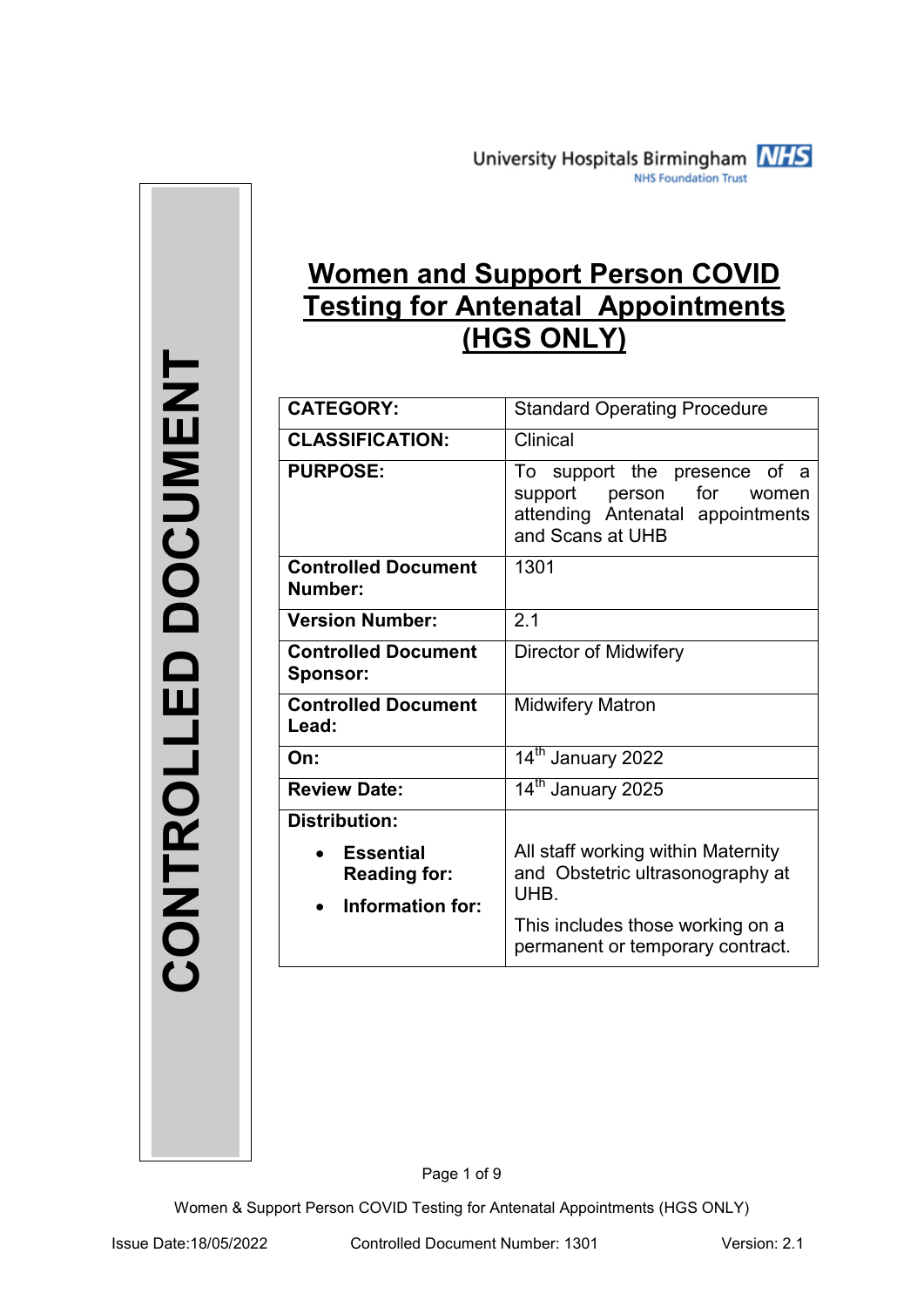# **Contents**

| Paragraph         |                                                                                          | Page |
|-------------------|------------------------------------------------------------------------------------------|------|
| 1                 | <b>Procedure Statement</b>                                                               |      |
| 2                 | Maintaining a COVID Safe Maternity Service<br>2.1 Restricted movement around the service |      |
| 3                 | The Support Person                                                                       |      |
| 4                 | Accessing a COVID Test                                                                   |      |
| 5                 | The Lateral Flow Test Process and Notification of Results                                |      |
| 6                 | References                                                                               |      |
| <b>Appendices</b> |                                                                                          |      |
| Appendix          | Attending an Antenatal Appointment & Covid Testing                                       |      |

# **Version Control**

| <b>Version</b> | Title                                                                           | <b>Issue Date</b> |
|----------------|---------------------------------------------------------------------------------|-------------------|
|                | Women and Support Person COVID Testing for Scan<br>Appointments                 | 17/06/2021        |
| $\overline{2}$ | Women and Support Person COVID Testing for Antenatal<br>Appointments            | 18/01/2022        |
| 2.1            | Women and Support Person COVID Testing for Antenatal<br>Appointments (HGS ONLY) |                   |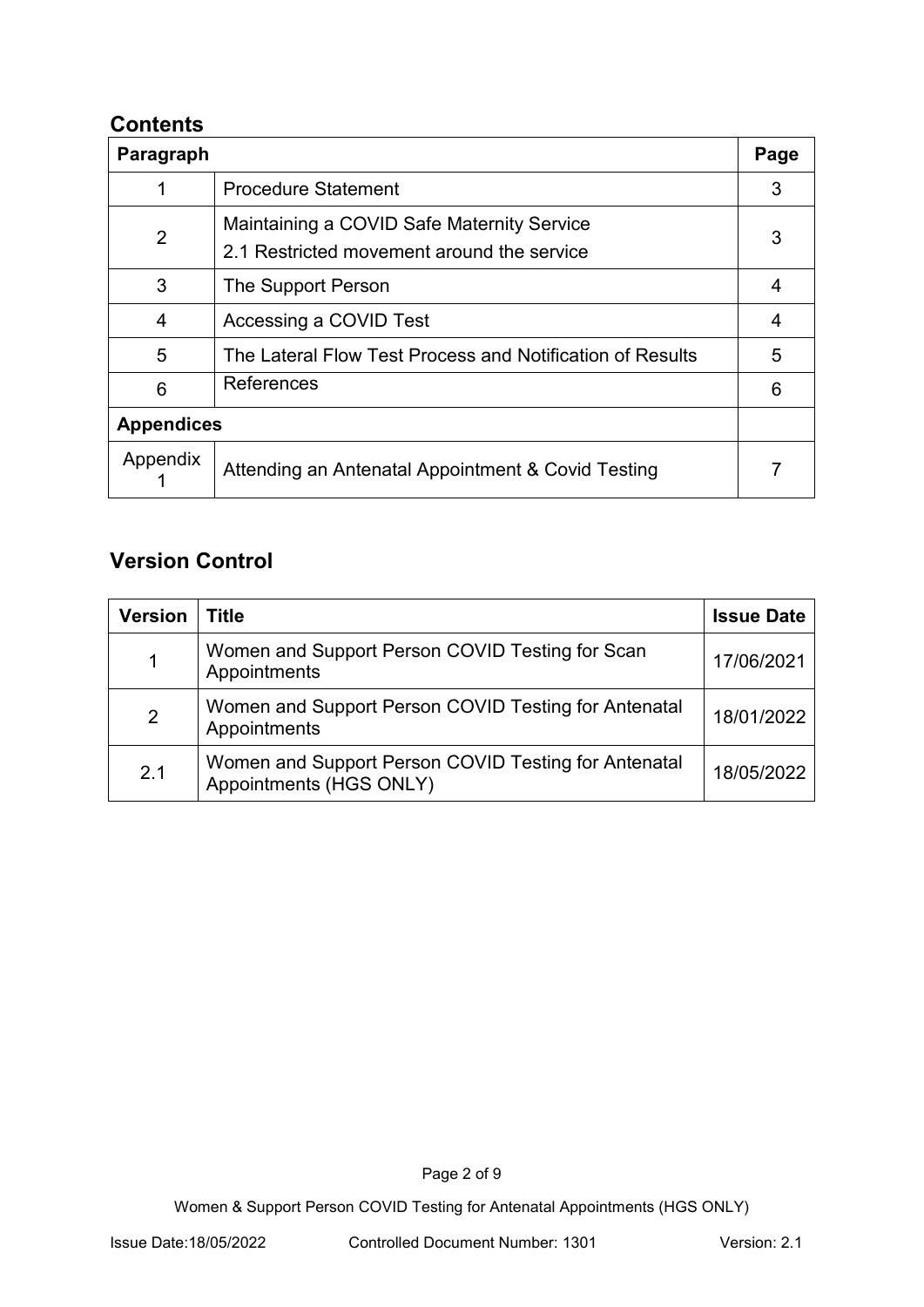## **1 Procedure Statement**

- 1.1 The purpose of this procedure is to ensure a standardised process to reintroduce attendance of a birth partner or support person into the hospital setting, the priority is the safety of all service users including staff and visitors.
- 1.2 The National Health Service England (NHSE) document "Supporting pregnant women using maternity services during the coronavirus pandemic: Actions for NHS providers" (Dec, 2020) outline's how this can be achieved safely however, where not yet possible, organisations will address to provide solutions to overcome remaining challenges to afford the support of a birth partner or support person during pregnancy.
- 1.3 This document should be used in conjunction with the: Standard Operating Procedure for the Management and Surveillance of SARS Cov-2 Infection in Pregnancy.

# **2 Maintaining a COVID Safe Maternity Service**

- 2.1 The government's strategy for keeping COVID transmission low centres on:
	- Good hand hygiene this is encouraged by clearly signposting handwashing stations or alcohol gel
	- Good respiratory hygiene through the "Catch it, bin it, kill it" approach (e.g. using a tissue to catch coughs or sneezes and immediately disposing of this in a bin)
	- Complying with 2-metre (or 1m minimum where appropriate) social distancing – all Trust ward, clinic and public spaces have been set up to support social distancing
	- Staff, women and support people using personal protective equipment (PPE), as directed by national guidance
	- Introduction of lateral flow testing on a voluntary basis for all staff
	- Immunisation of healthcare workers
- 2.2 Support people should be asked to follow these measures. They should be advised that non-compliance will result in them being asked to leave.
- 2.3 Restricted movement around the service

Movement to other areas of the hospital is restricted unless required as part of care for the woman should be maintained at all times – i.e. support person attending antenatal appointments. Support person should also be asked to reduce as much as practically possible leaving and returning to the clinic areas, to help with supporting restricted movement and coming into contact with other members of the public and staff.

Page 3 of 9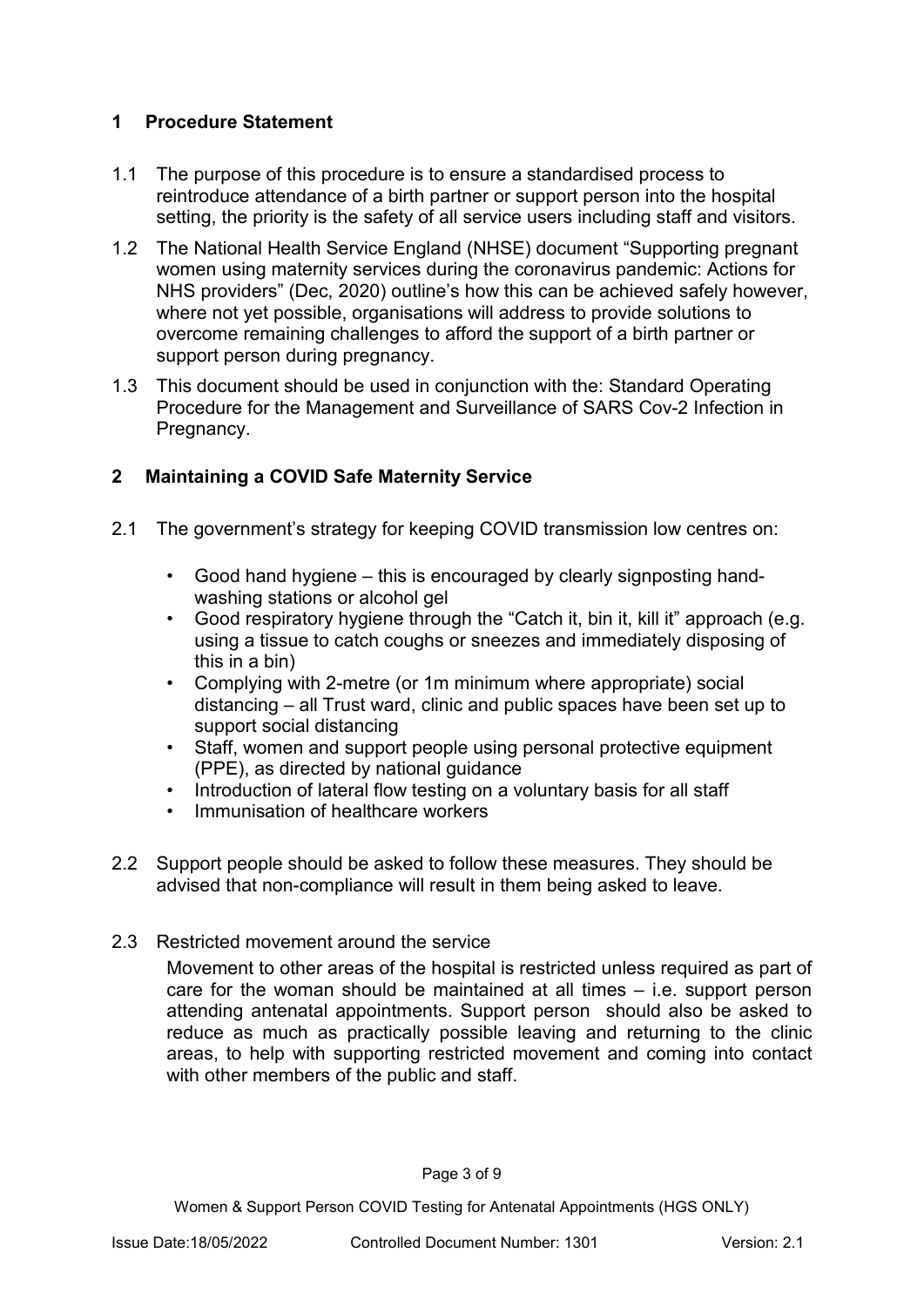### **3 The Support Person**

- 3.1 The support person may be the baby's father or co-parent, but it does not need to be. Support people are not 'visitors' because they carry out a support role.
- 3.2 A woman may opt to be accompanied by a different support person at different appointments. This is as long as the necessary safety measures set out in the guidance are followed to ensure the safety of the pregnant woman, the support person, other hospital users and staff.
- 3.3 The process for women and support people accessing testing is required to be timely and efficient to ensure the impact on clinical care is not affected. Treat support people who test negative as part of the team supporting the woman.
- 3.4 If the woman has attended without having had a test but the support partner has a negative test result then the support partner should be enabled to attend the appointment with the woman.
- 3.5 Women should not be refused access to asymptomatic partners without recent possible exposure to COVID-19 infection, where appropriate infection control can be maintained through other means e.g social distancing, the wearing of appropriate PPE
- 3.6 What happens if a support person declines the offer of a test?

If the support person declines the test and there are other mitigations (social distancing, the wearing of appropriate PPE) in place to manage the identified risk they could be facilitated to accompany the woman. If they have declined to have a test prior to the appointment and other mitigations are not possible to manage then the support person will not be able to accompany the woman to that appointment.

## **4 Accessing a COVID Test**

- 4.1 An information sheet with testing information (See Appendix 1) will be provided to the woman alongside her booking letter
- 4.2 The woman and her chosen support person should be advised that they need to undertake a lateral flow test 24 hours prior to attending for appointment.
- 4.3 It is essential that the woman and her chosen support person's results from the lateral flow test is brought with them to the scheduled appointment. This should be the report that is generated by the NHS App. So an email or text message

Page 4 of 9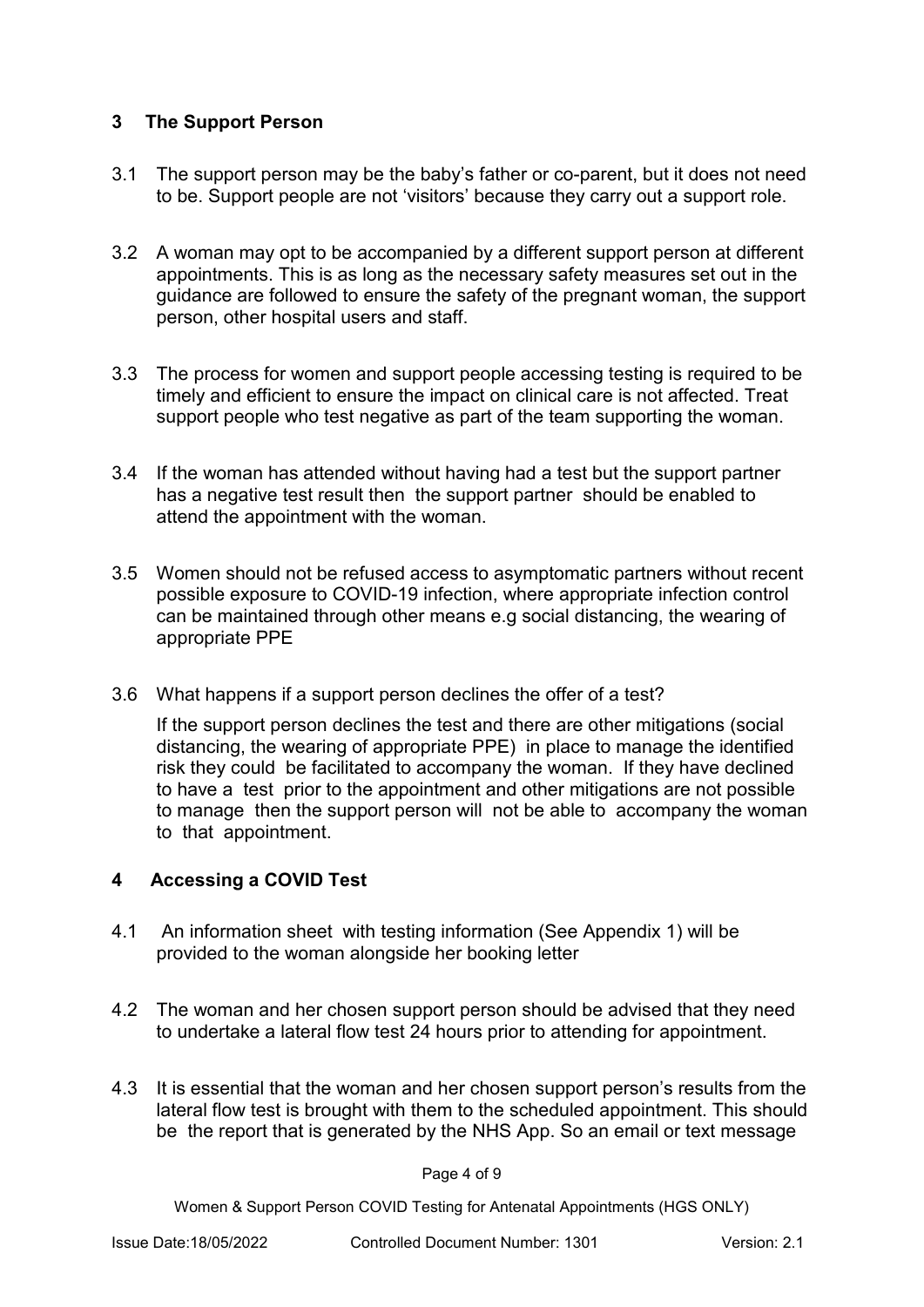with the result should be available for staff to see at the time of the appointment.

### **5 Potential outcomes for women and or support person wanting to attend an Antenatal Appointment**

5.1 Table 1 below outlines the potential outcomes for women and or support person wanting to attend an **Antenatal Appointment** following receipt of test result or in the event that the woman or support person decline the test and is written on the basis of woman or support person being asymptomatic of symptoms suggestive of COVID:

| Woman    | <b>Support Person</b> | <b>Action</b>                                                                                                                                                                                                                                                                                                                                                                                   |
|----------|-----------------------|-------------------------------------------------------------------------------------------------------------------------------------------------------------------------------------------------------------------------------------------------------------------------------------------------------------------------------------------------------------------------------------------------|
| Negative | Positive              | Support person cannot attend- self isolates at home. If partner lives with the<br>woman, she will be treated as potentially infected. Clinical team to consider<br>whether appointment can safely be delayed. If not, woman should be treated as<br>a possibly positive case with relevant guidelines followed.<br>Woman may identify an alternative support person from within 'bubble' who is |
|          |                       | not self-isolating and who will be asked to be undertake a lateral flow test prior<br>to the appointment-attendance at the appointment will dependant on result of<br>the lateral flow.                                                                                                                                                                                                         |
| Positive | Positive              | Clinical team to consider whether appointment can be delayed for 10 days. If<br>not, woman should attend but team should follow Covid guidance.                                                                                                                                                                                                                                                 |
|          |                       | Support person with positive result cannot attend appointment. Support person<br>self isolates in line with national guidance and obtains a PCR test if result is via<br>lateral flow test                                                                                                                                                                                                      |
| Positive | Negative              | Clinical team to consider whether appointment can be delayed for 10 days. If<br>not, woman should attend but team should follow Covid+ guidance.                                                                                                                                                                                                                                                |
|          |                       | If the support person is a contact of the women they will be legally required to                                                                                                                                                                                                                                                                                                                |
|          |                       | self-isolate in line with national guidance. Unless the satisfy the Government                                                                                                                                                                                                                                                                                                                  |
|          |                       | guidance of having a NEGATIVE PCR test and being fully vaccinated - this<br>means 14 days have passed since their final dose of a COVID-19 vaccine given by<br>the NHS                                                                                                                                                                                                                          |
|          |                       | If not household contact (no previous contact within 48 hours) will need support<br>to understand they will need to isolate following appointment as they will have<br>become a contact.                                                                                                                                                                                                        |
| Positive | Declines PCR<br>Test  | Clinical team to consider whether appointment can be delayed for 10 days. If<br>not, woman should attend but team should follow Covid+ guidance.<br>Support person not allowed in.                                                                                                                                                                                                              |
|          |                       | In absence of test result, support person unable to attend, assumed as positive<br>and self-isolates at home if household contact (any contact within the last 48<br>hours).                                                                                                                                                                                                                    |

#### Page 5 of 9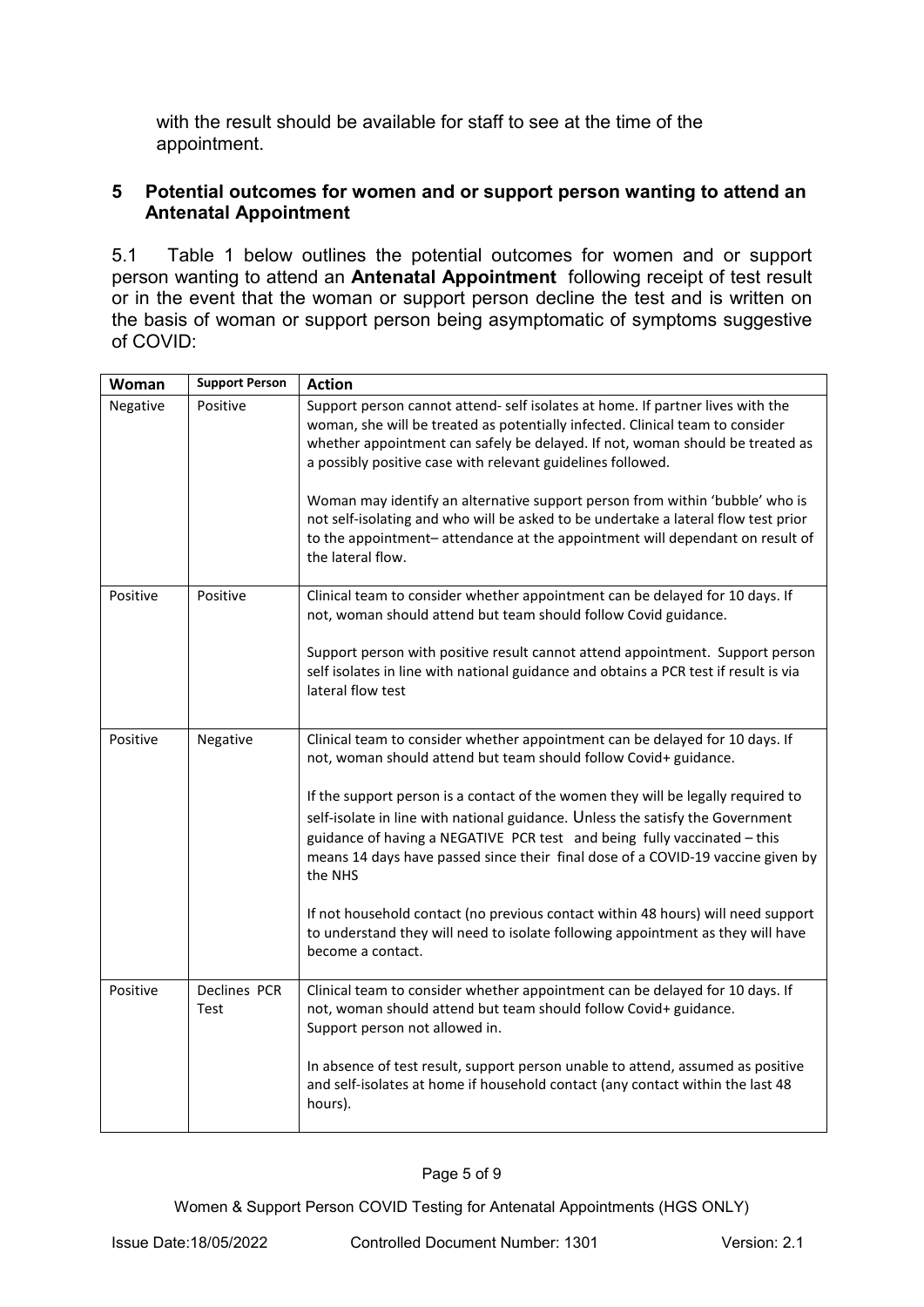|  | Woman may identify an alternative support person from a different household<br>within 'bubble' who is not self-isolating and who will be asked to undertake a<br>lateral flow test prior to the appointment-attendance at appointment<br>dependant on result. |
|--|---------------------------------------------------------------------------------------------------------------------------------------------------------------------------------------------------------------------------------------------------------------|
|  |                                                                                                                                                                                                                                                               |

### **6 References**

NHSE (Dec 2020) Supporting Pregnant Women using Maternity Services during the Covid Pandemic: Action for NHS Providers

Standard Operating Procedure for the Management and Surveillance of SARS Cov-2 Infection in Pregnancy Version 3

Supporting pregnant women using maternity services during the coronavirus pandemic: actions for NHS providers Version 2, 15 April 2021 C1243

Lateral flow antigen test for pregnant women and support people Frequently asked questions April 2021 C1242

Page 6 of 9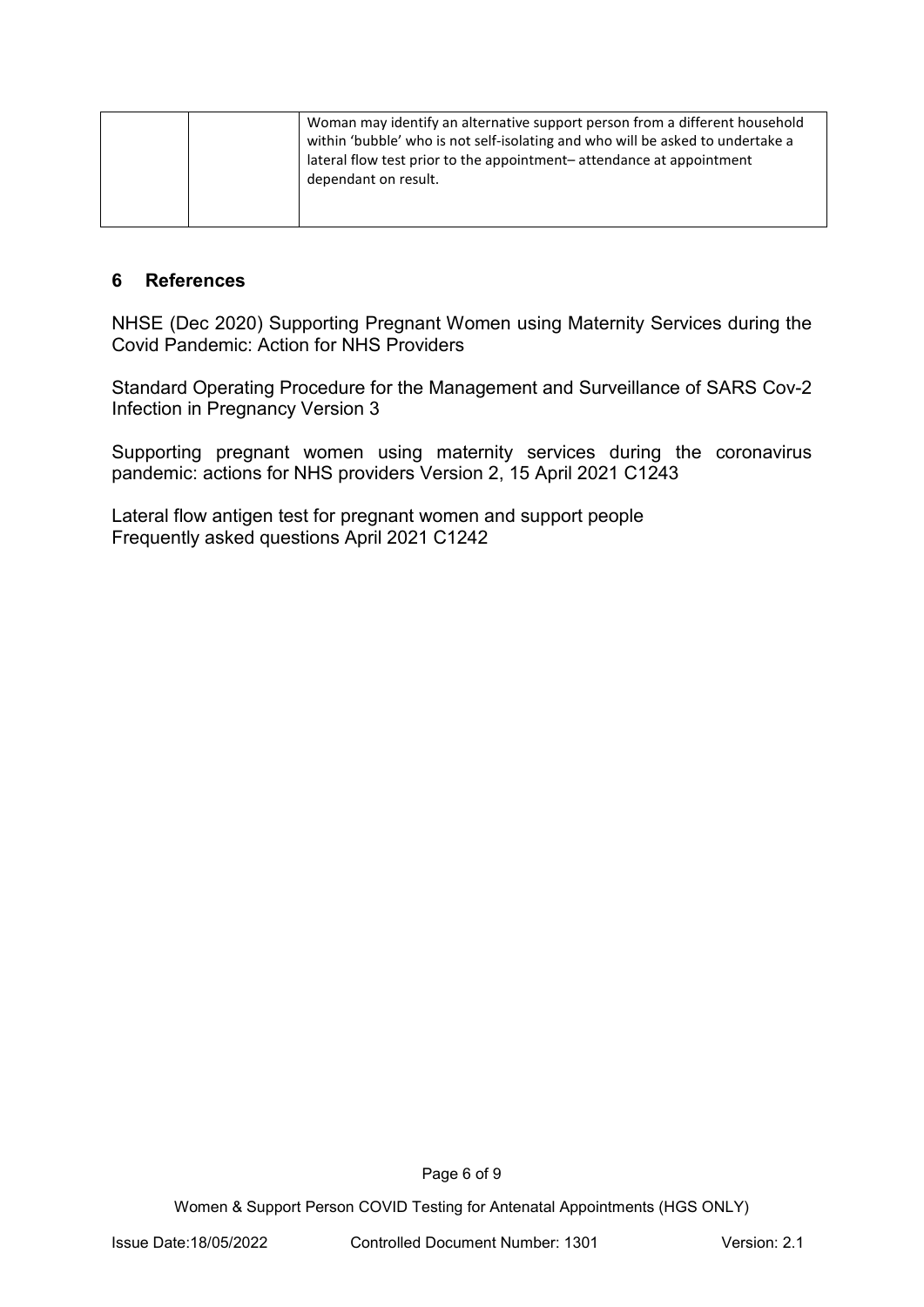

**Appendix 1**

Bordesley Green East Birmingham B9 5SS

Tel: 0121 424 2000 Web: www.uhb.nhs.uk

### **Attending an Antenatal Appointment & Covid Testing**

Our priority is to keep you and your baby safe.

**Therefore we are asking all pregnant women attending for antenatal appointments or scan to have a Lateral Flow Covid Test result 24 hrs prior to attending appointment.** 

**If you wish your partner to attend the appointment with you then they too will need to have a lateral flow test result. This is regardless of whether you have any symptoms of Covid-19 or not,**

Testing results, whether positive or negative, will impact how we manage your care, and indicates if it is safe for you and others for your partner to accompany you. This leaflet explains in more detail how testing for you and your support partner works for antenatal appointments only.

#### **About testing**

.

#### **Why is it important for me and my support partner to have the screening test?**

It is currently expected that a low number of women and support partners will have a positive result without having any symptoms of Covid-19 (about 1–2%).

Knowing whether someone has a negative or positive result helps the midwives and doctors plan the best care for you. This includes making sure you are placed in the most appropriate areas for your care. It also provides you with information so that you can protect yourself, your baby and those who you live with.

#### **Why should support partners be tested**

Testing support partners has been introduced to enable us to safely allow your chosen person to accompany you on site whilst also ensuring we are protecting you, our staff and other people using our hospital. Where there are exceptional circumstances, these will need to be discussed in advance and agreed by the clinical team.

#### **When do we need to get a test?**

We are asking all women and their support partner (if applicable) to undertake a Latera Flow Covid Test **24 hours** prior to their appointment or scheduled admission. As the test cannot detect any future transmission of the virus it's really important that you isolate following the test in order to limit your exposure to coronavirus.

Page 7 of 9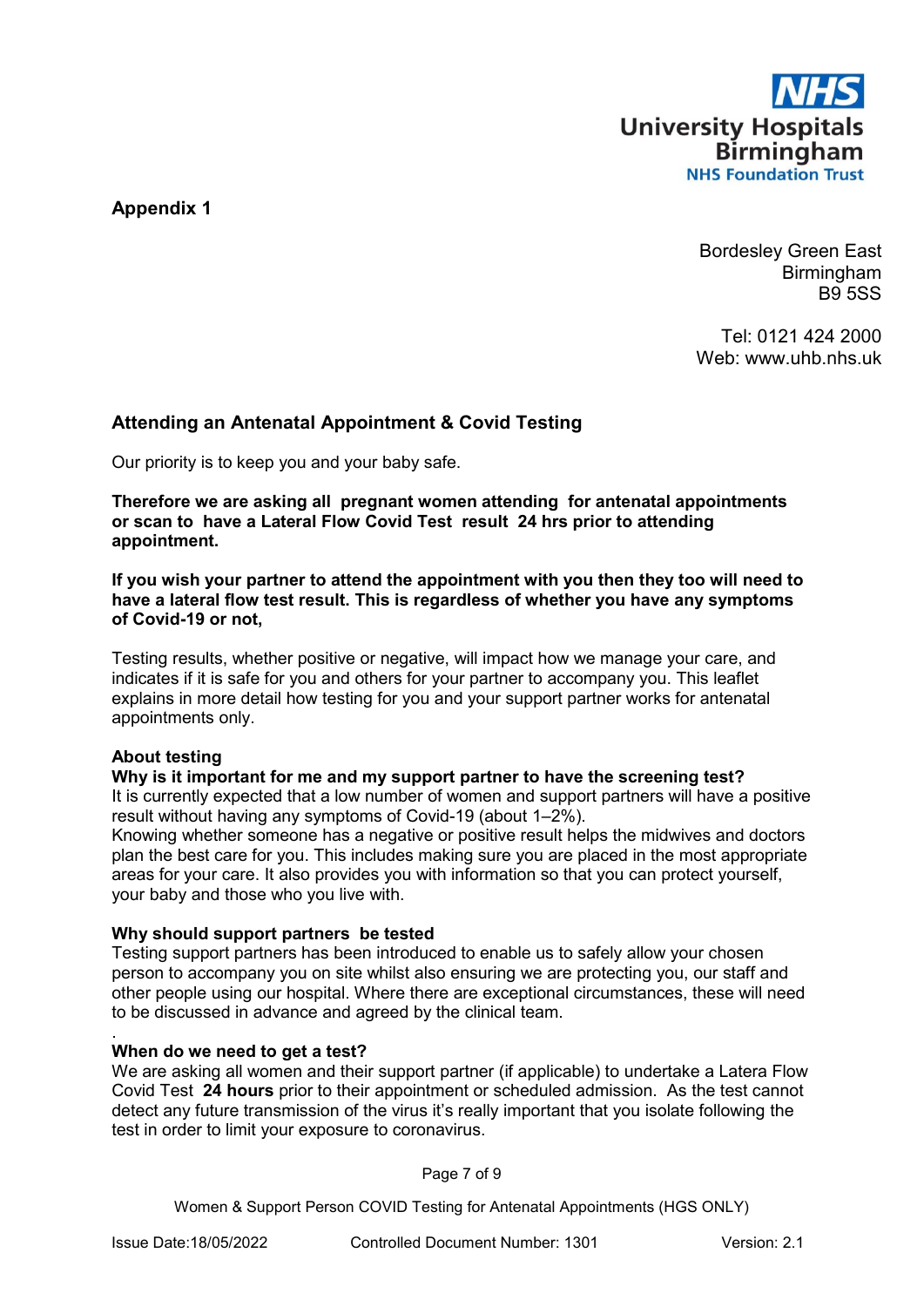The Lateral flow test device (LFD) testing is a fast and simple way to test people who do not have symptoms of COVID-19, but who may still be spreading the virus.

#### **How do we get a test ?**

Access to the NHS website will give you up to date information of where you can obtain a test from

**[https://www.nhs.uk/conditions/coronavirus-covid-19/testing/get-tested-for](https://www.nhs.uk/conditions/coronavirus-covid-19/testing/get-tested-for-coronavirus/)[coronavirus/#](https://www.nhs.uk/conditions/coronavirus-covid-19/testing/get-tested-for-coronavirus/)**

Alternatively you can order home testing kits from the NHS website

**[https://www.nhs.uk/conditions/coronavirus-covid-19/testing/regular-rapid](https://www.nhs.uk/conditions/coronavirus-covid-19/testing/regular-rapid-coronavirus-tests-if-you-do-not-have-symptoms/)[coronavirus-tests-if-you-do-not-have-symptoms/](https://www.nhs.uk/conditions/coronavirus-covid-19/testing/regular-rapid-coronavirus-tests-if-you-do-not-have-symptoms/)**

#### **Reporting your result**

You and support partner will need to report your test result on the NHS Covid web page

[https://www.nhs.uk/conditions/coronavirus-covid-19/testing/test-results/report-a-rapid-lateral](https://www.nhs.uk/conditions/coronavirus-covid-19/testing/test-results/report-a-rapid-lateral-flow-test-result/)[flow-test-result/](https://www.nhs.uk/conditions/coronavirus-covid-19/testing/test-results/report-a-rapid-lateral-flow-test-result/)

You will receive confirmation email or text and this is what need to be shown on entry into Maternity Unit for any appointments.

#### **What your results mean in relation to your care**

The questions and answers below should hopefully answer many of the questions you might have, including the different scenarios in relation to both your own and your support partners test result.

It's really important that we still see you and can care for you and your baby within the right timescales. Where you are in your pregnancy journey will have an impact on the options available in relation to planned appointments.

#### **What does it mean if I have a negative result?**

A negative result means that at the time the swab was taken no Covid-19 coronavirus could be detected, however it does not tell you if you have already had the infection. You must still take precautions such as maintaining social distancing, handwashing and wearing a mask to prevent infection.

#### **Both my support partner and I tested negative**

If your support partner and you both receive a negative test result then they can accompany you at your appointment. This is subject to the normal restrictions that they must not be selfisolating following coming in to contact with a confirmed case or displaying any of the symptoms of Covid-19.

#### **What does it mean for my appointment if I have a positive result?**

If you have a positive result we will assess the need to rebook your appointment after the 10 day isolation period. If it is essential that you need to attend the appointment we will make all the necessary arrangements and precautions for you to attend the appointment.

Page 8 of 9

Women & Support Person COVID Testing for Antenatal Appointments (HGS ONLY)

*.*